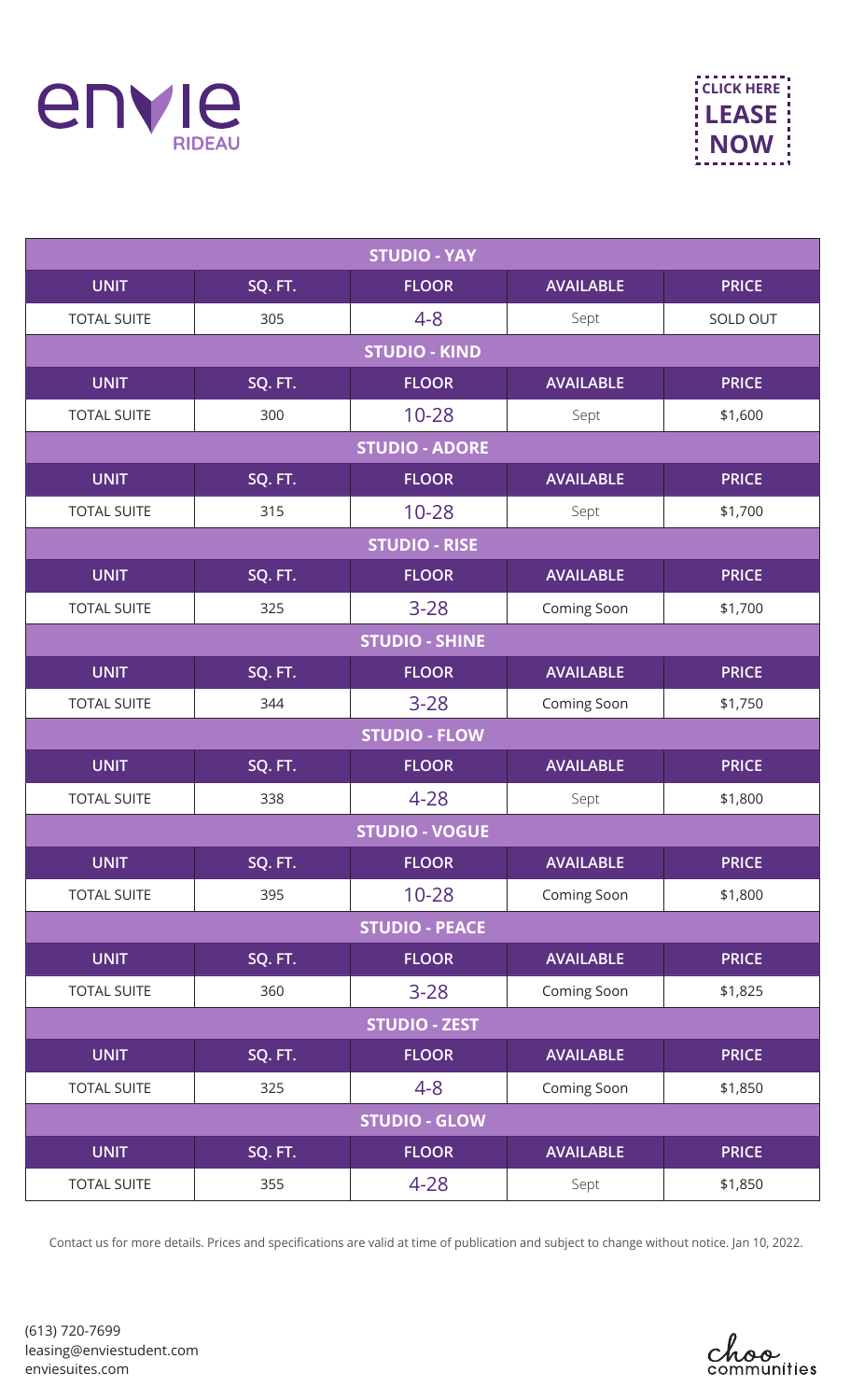

**CLICK HERE [LEASE](https://enviestudent.com/contact/?utm_campaign=pdfclick&utm_source=rideau&utm_medium=pricelist&utm_size=content&utm_term=en) NOW**

| <b>STUDIO - ELATE</b>      |                      |                        |                  |              |  |
|----------------------------|----------------------|------------------------|------------------|--------------|--|
| <b>UNIT</b>                | SQ. FT.              | <b>FLOOR</b>           | <b>AVAILABLE</b> | <b>PRICE</b> |  |
| <b>TOTAL SUITE</b>         | 357                  | $4 - 28$               | Sept             | \$1,850      |  |
|                            |                      | <b>STUDIO - QUEEN</b>  |                  |              |  |
| <b>UNIT</b>                | SQ. FT.              | <b>FLOOR</b>           | <b>AVAILABLE</b> | <b>PRICE</b> |  |
| <b>TOTAL SUITE</b>         | 365                  | $3 - 28$               | Coming Soon      | \$1,875      |  |
|                            | <b>STUDIO - WISH</b> |                        |                  |              |  |
| <b>UNIT</b>                | SQ. FT.              | <b>FLOOR</b>           | <b>AVAILABLE</b> | <b>PRICE</b> |  |
| <b>TOTAL SUITE</b>         | 410                  | $10 - 28$              | Coming Soon      | \$1,925      |  |
|                            |                      | <b>STUDIO - ADMIRE</b> |                  |              |  |
| <b>UNIT</b>                | SQ. FT.              | <b>FLOOR</b>           | <b>AVAILABLE</b> | <b>PRICE</b> |  |
| <b>TOTAL SUITE</b>         | 405                  | $4 - 8$                | Sept             | \$1,950      |  |
| <b>STUDIO - JOLLY</b>      |                      |                        |                  |              |  |
| <b>UNIT</b>                | SQ. FT.              | <b>FLOOR</b>           | <b>AVAILABLE</b> | <b>PRICE</b> |  |
| <b>TOTAL SUITE</b>         | 350                  | $4 - 8$                | Sept             | \$1,950      |  |
|                            |                      | <b>STUDIO - JOY</b>    |                  |              |  |
| <b>UNIT</b>                | SQ. FT.              | <b>FLOOR</b>           | <b>AVAILABLE</b> | <b>PRICE</b> |  |
| <b>TOTAL SUITE</b>         | 350                  | $10 - 25$              | Sept             | \$1,950      |  |
| <b>STUDIO - DREAM</b>      |                      |                        |                  |              |  |
| UNIT                       | SQ. FT.              | <b>FLOOR</b>           | <b>AVAILABLE</b> | <b>PRICE</b> |  |
| <b>TOTAL SUITE</b>         | 373                  | $4 - 26$               | Sept             | \$1,950      |  |
| <b>STUDIO - JIVE</b>       |                      |                        |                  |              |  |
| <b>UNIT</b>                | SQ. FT.              | <b>FLOOR</b>           | <b>AVAILABLE</b> | <b>PRICE</b> |  |
| <b>TOTAL SUITE</b>         | 350                  | $26 - 28$              | Sept             | \$2,000      |  |
| <b>STUDIO + DEN - VIBE</b> |                      |                        |                  |              |  |
| <b>UNIT</b>                | SQ. FT.              | <b>FLOOR</b>           | <b>AVAILABLE</b> | <b>PRICE</b> |  |
| <b>TOTAL SUITE</b>         | 395                  | $4 - 8$                | Coming Soon      | \$2,000      |  |
| <b>STUDIO - LIKE</b>       |                      |                        |                  |              |  |
| <b>UNIT</b>                | SQ. FT.              | <b>FLOOR</b>           | <b>AVAILABLE</b> | <b>PRICE</b> |  |
| <b>TOTAL SUITE</b>         | 370                  | $4 - 8$                | Coming Soon      | \$2,000      |  |

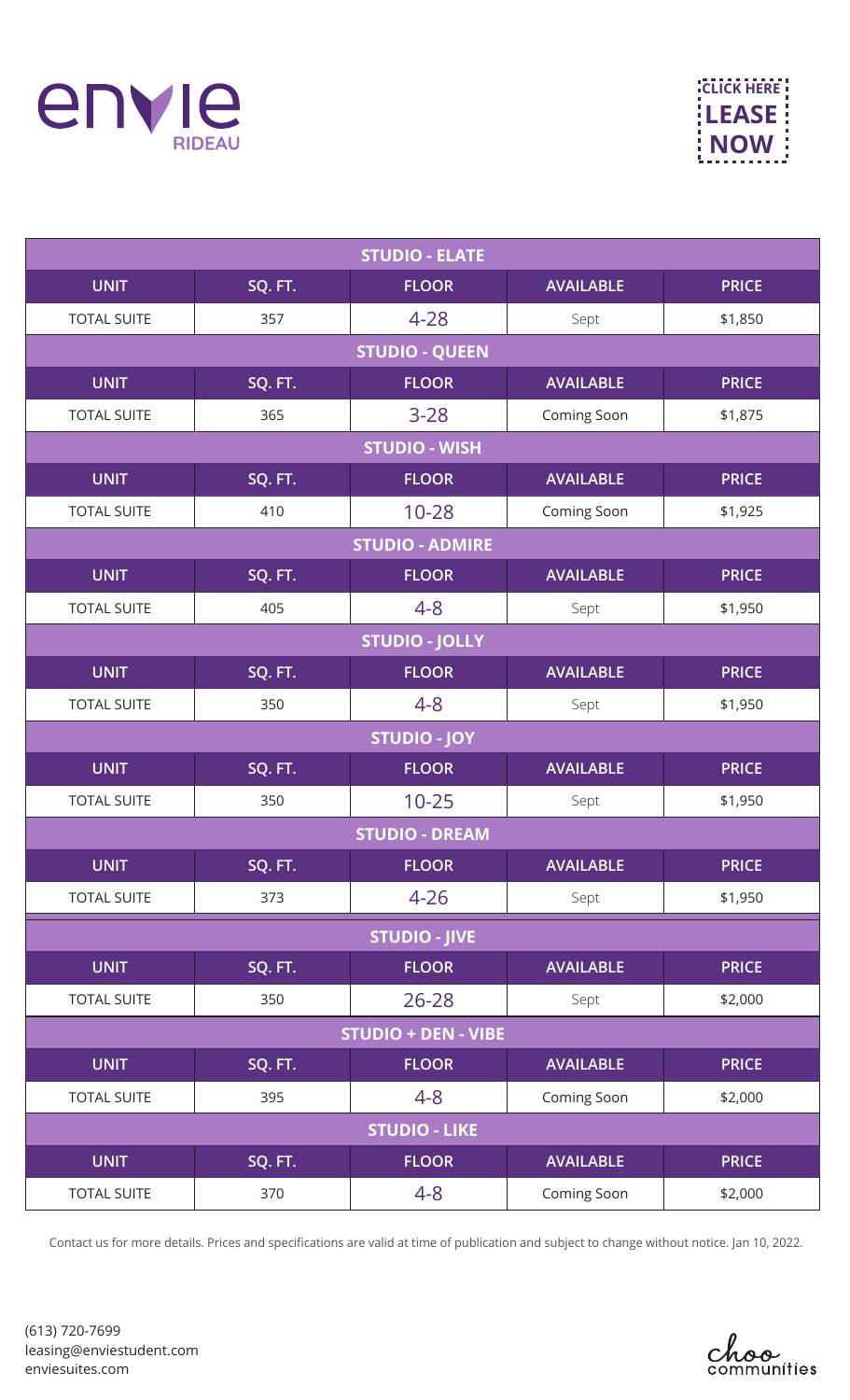

| <b>STUDIO - LOVE</b>          |         |              |                  |              |
|-------------------------------|---------|--------------|------------------|--------------|
| <b>UNIT</b>                   | SQ. FT. | <b>FLOOR</b> | <b>AVAILABLE</b> | <b>PRICE</b> |
| <b>TOTAL SUITE</b>            | 370     | $10 - 29$    | Coming Soon      | \$2,000      |
| <b>STUDIO + DEN - HOPE</b>    |         |              |                  |              |
| <b>UNIT</b>                   | SQ. FT. | <b>FLOOR</b> | <b>AVAILABLE</b> | <b>PRICE</b> |
| <b>TOTAL SUITE</b>            | 445     | $4 - 25$     | Sept             | \$2,100      |
| <b>STUDIO + DEN - HEART</b>   |         |              |                  |              |
| <b>UNIT</b>                   | SQ. FT. | <b>FLOOR</b> | <b>AVAILABLE</b> | <b>PRICE</b> |
| <b>TOTAL SUITE</b>            | 440     | $26 - 28$    | Sept             | \$2,150      |
| <b>STUDIO + DEN -CALM</b>     |         |              |                  |              |
| <b>UNIT</b>                   | SQ. FT. | <b>FLOOR</b> | <b>AVAILABLE</b> | <b>PRICE</b> |
| <b>TOTAL SUITE</b>            | 450     | $4 - 25$     | Sept             | \$2,100      |
| <b>STUDIO + DEN - INSPIRE</b> |         |              |                  |              |
| <b>UNIT</b>                   | SQ. FT. | <b>FLOOR</b> | <b>AVAILABLE</b> | <b>PRICE</b> |
| <b>TOTAL SUITE</b>            | 440     | $4 - 28$     | Sept             | \$2,100      |